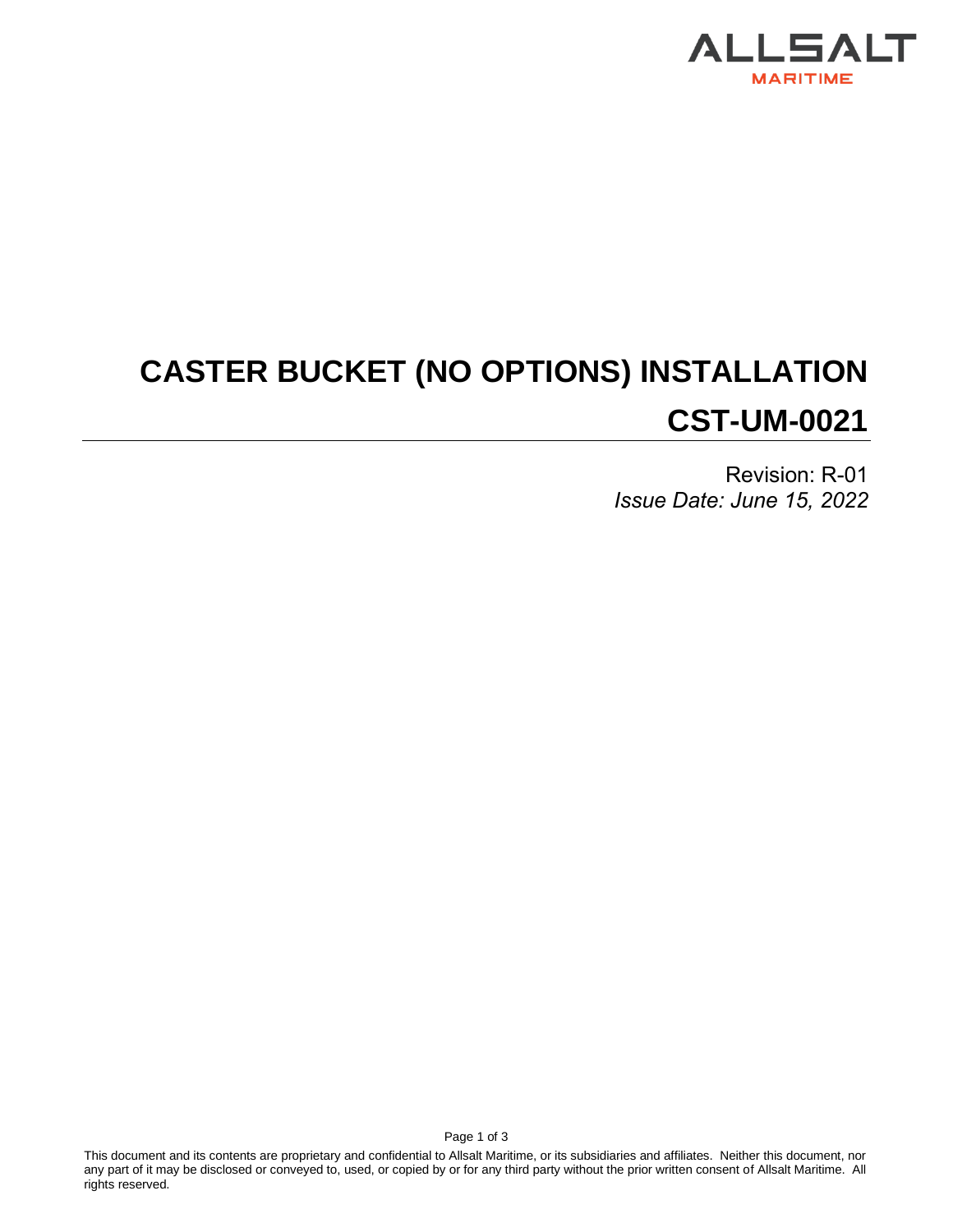

## **1. PEDESTAL MOUNTING INSTRUCTIONS**

## **1.1 INTRODUCTION**

#### **1.1.1 Purpose**

This document defines the process and tools required to mount a Caster seat bucket to an X4 or X8 pedestal equipped with no additional options (except Height Adjustment).

## **1.2 INSTALLATION**

### **1.2.1 Applicable Configurations**

| <b>Helmcaster Configuration Number</b> | <b>Pedestal</b> | <b>Options Included</b> |  |
|----------------------------------------|-----------------|-------------------------|--|
| 203724                                 | X4              |                         |  |
| 203728                                 | X4              | Height Adjust           |  |
| 203732                                 | X8              |                         |  |
| 203736                                 | X8              | <b>Height Adjust</b>    |  |
| <b>Saltcaster Configuration Number</b> | <b>Pedestal</b> | <b>Options Included</b> |  |
| 203703                                 | X4              |                         |  |
| 203707                                 | X4              | <b>Height Adjust</b>    |  |
| 203711                                 | X8              |                         |  |
| 203718                                 | X <sub>8</sub>  | <b>Height Adjust</b>    |  |

## **1.2.2 Tools and Material**

| <b>Allen Key Sizes</b> | <b>Wrench / Socket Sizes</b> | Other                             |  |
|------------------------|------------------------------|-----------------------------------|--|
| $\sim$                 | 10mm                         | Loctite® 243™ (Blue) Threadlocker |  |

### **1.2.3 Hardware Required**

| <b>Bolt Head</b> | Thread      | Length           | <b>Material</b>        | <b>Quantity</b> |
|------------------|-------------|------------------|------------------------|-----------------|
| Hex Bolt         | M8 x 1.25mm | 20 <sub>mm</sub> | <b>Stainless Steel</b> |                 |
| Washer           | M8          |                  | <b>Stainless Steel</b> |                 |

This document and its contents are proprietary and confidential to Allsalt Maritime, or its subsidiaries and affiliates. Neither this document, nor any part of it may be disclosed or conveyed to, used, or copied by or for any third party without the prior written consent of Allsalt Maritime. All rights reserved.